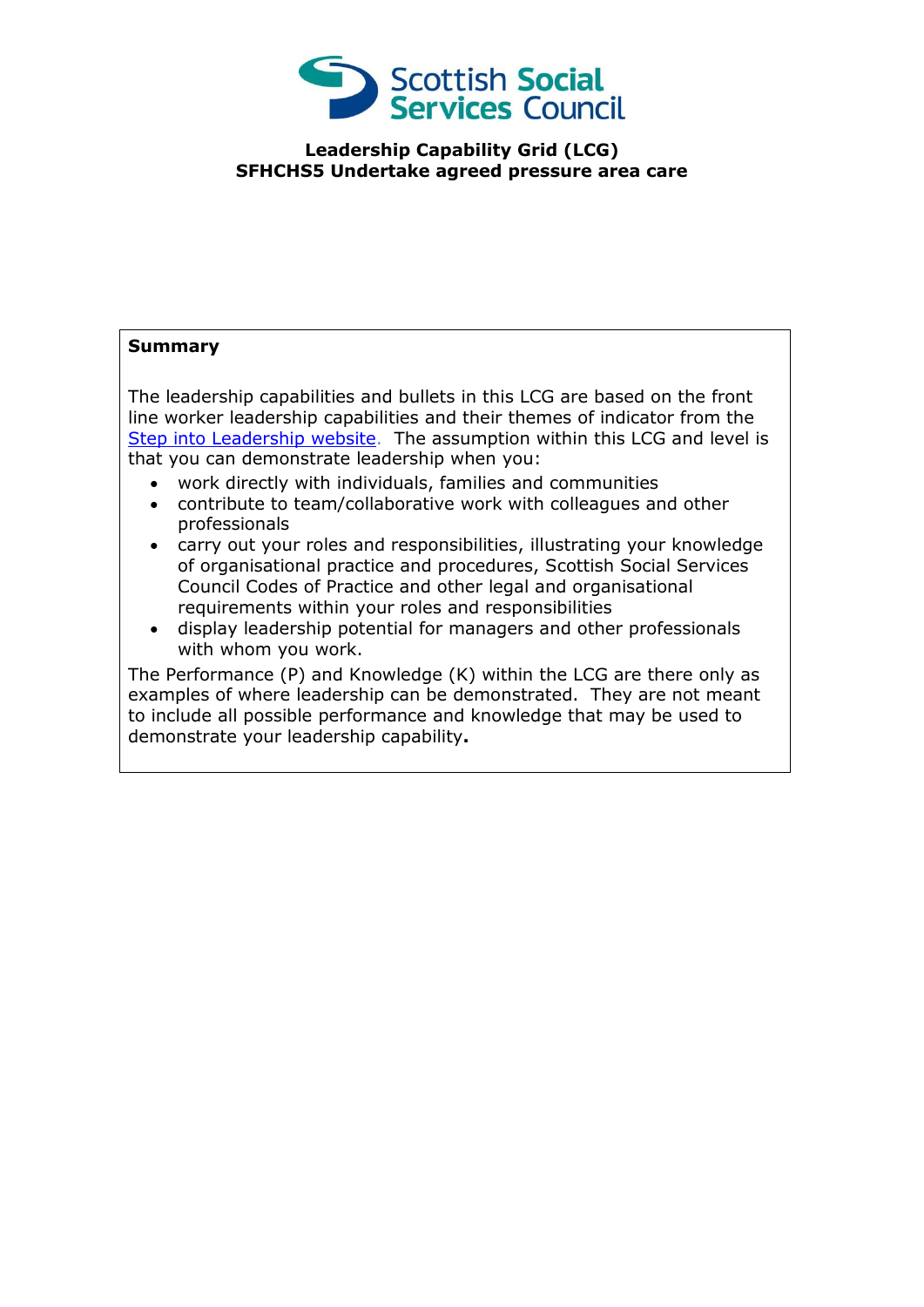

## **Leadership Capability Grid (LCG) SFHCHS5 Undertake agreed pressure area care**

| Leadership<br>capabilities         | When undertaking agreed pressure area care you can<br>demonstrate leadership capabilities by:                                                                                                                                                                                                                                                                                                                                                                                                                                                                                                                                                                                                                                                                                                                                                                                                                                       |
|------------------------------------|-------------------------------------------------------------------------------------------------------------------------------------------------------------------------------------------------------------------------------------------------------------------------------------------------------------------------------------------------------------------------------------------------------------------------------------------------------------------------------------------------------------------------------------------------------------------------------------------------------------------------------------------------------------------------------------------------------------------------------------------------------------------------------------------------------------------------------------------------------------------------------------------------------------------------------------|
| <b>Vision</b>                      | Providing a vision for individuals, families, communities, colleagues and<br>your organisation when you:<br>See how best to make a difference when actively preparing,<br>undertaking and reviewing activities, supporting individuals ( $P$ 3,4,6,<br>8,10,11,20,22; K1-7,14,15), accessing and using related information<br>(P1,2), using observation and feedback (P9,10), seeking advice<br>(P19)<br>• Promote social service values when working with individuals ( $P3,4,6$ ,<br>8,10,11,20,22; K1-7,14,15), observing and evaluating (P7,9,12),<br>working with others ( $P17-20$ ; K10,11) and when recording and<br>reporting $(P13,16)$<br>• See the bigger picture when demonstrating knowledge and practice of<br>organisational, local and national policies and procedures (K1-7,14,<br>15) reviewing and evaluating activities (P8-12) and identifying and<br>implementing change to activities $(P17, 18, 20 - 22)$ |
| Self-<br>leadership                | Displaying self leadership when you:<br>• Improve own leadership by seeking advice $(P19)$<br>• Take intelligent risks when supporting individuals to prepare for $(P3,4)$ ;<br>K1-7,14,15) and carry out the activity (P5,6; $K8,9$ ) and when<br>reviewing the effectiveness including changes needed (P8-12,15,17,<br>$20-22)$<br>• Demonstrate and promote resilience when adapting practice and<br>overcoming barriers (P8-12,15,17-22; K1-5,10-12)<br>• Challenge discrimination and oppression $(K1-5)$                                                                                                                                                                                                                                                                                                                                                                                                                      |
| <b>Motivating</b><br>and inspiring | Motivating and inspiring others when you:<br>• Inspire people by personal example $(P3, 4, 8, 10, 11, 17 - 20, 22; K1 - 5, 8,$<br>14,15)<br>• Recognise and value the contribution of others (P3,4,6,8,10,11,17;<br>K10,11)<br>• Support the creation of a learning and performance culture with<br>individuals and others ( $P8-12,17-20$ ; K1-7)                                                                                                                                                                                                                                                                                                                                                                                                                                                                                                                                                                                  |
| <b>Empowering</b>                  | Empowering people when you:<br>Enable leadership at all levels (P3,4,8-12,15,17,18,20-22; K8-9,<br>$16-20$ )<br>Support the creation of a knowledge and management culture by<br>seeking and providing information to enable understanding (P4,8-12,<br>17-19; K16-20,23,39)<br>• Promote professional autonomy (P5,6,8,10-12,15; K16-20,23-25)<br>• Involve people in development and improvement $(P8, 10, 11, 17-20)$ ;<br>$K16-20)$                                                                                                                                                                                                                                                                                                                                                                                                                                                                                             |